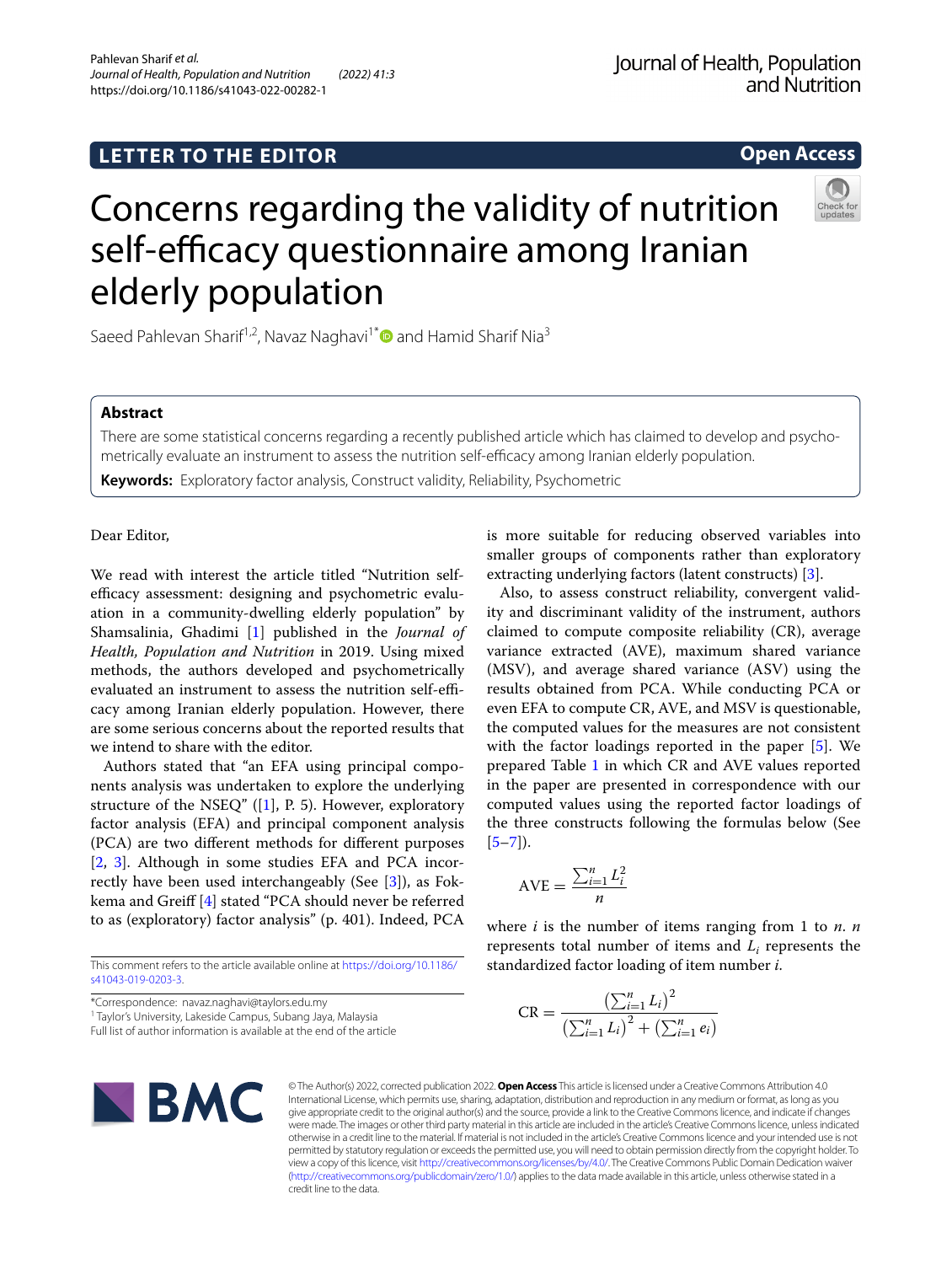<span id="page-1-4"></span>

| Table 1 Comparing AVE and CR reported in the paper with |  |  |  |  |
|---------------------------------------------------------|--|--|--|--|
| what we computed based on the reported factor loadings  |  |  |  |  |

|                           | Reported in<br>the paper | Computed based on<br>the factor loadings<br>reported in the paper |            |       |  |  |
|---------------------------|--------------------------|-------------------------------------------------------------------|------------|-------|--|--|
|                           | <b>AVE</b>               | CR                                                                | <b>AVE</b> | CR    |  |  |
| Adherence efficacy        | 0.577                    | 0.901                                                             | 0.260      | 0.829 |  |  |
| Preventive behaviors      | 0.514                    | 0.912                                                             | 0.246      | 0.763 |  |  |
| Information effectiveness | 0.636                    | 0913                                                              | በ 291      | 0.662 |  |  |

*CR* composite reliability, *AVE* average variance extracted

where *i* denotes the number of items ranging from 1 to *n*. *n* represents total number of items and  $L_i$  represents the standardized factor loading of the item number  $i$ .  $e_i$  is the unexplained variance of item number *i* by the construct.

As it is shown, none of the computed AVE values meet the convergent validity threshold of AVE greater than 0.5. Moreover, contrarily to the claimed statement in the paper, CR of information efectiveness is below 0.7 deviating from the construct reliability requirement. Therefore, in contrast to the authors' claim, this study has failed to introduce a reliable construct to measure nutrition self-efficacy among Iranian elderly population.

Besides, our concern continues further to the reported ASV and MSV. Shared variance is the square of the correlation between any two constructs. Therefore, ASV of a construct is the mean of the square of the correlation between the construct and other constructs. Also, MVS of a construct is the largest square of the correlation between the construct and other constructs [[6,](#page-2-2) [8\]](#page-2-3). In the study by Shamsalinia et al. [[1\]](#page-1-0) there are three constructs in the measurement model and accordingly, there are three covariances between the three constructs. As three diferent MSV values have been reported in the results, each of the MSV values basically is one of the shared variances between two of the constructs. This means that the reported ASV value for each of the three constructs should be the mean of two of the MSV values. In other words, based on the reported MSV values, ASV values should be 0.353, 0.355, and 0.374 which are diferent from the results reported in the paper (i.e., 0.329, 0.349, and 0.358). There are more concerns about the reported results. For example, rather than reporting both lower bound and upper bound, only one value for the 95% confdence intervals for Cronbach's alpha is reported. Also, it is not clear what 0.865 and 0.896 are in the Spearman rank-order correlation coefficient table.

The existence of high level of statistical errors in medical journals, intentionally or unintentionally, has been always caused much concern. Construct reliability and validity lie at the heart of competent and efectiveness of an instrument [\[9](#page-2-4), [10\]](#page-2-5). Due to the salient statistical errors in assessing the reliability and validity of the construct, it remains a big concern if this construct is valid to be accessed for future research. Moreover, having it published in an open access journal, it amplifes the importance to warn the irreparable damage it may cause. Providing the collected data of the published paper to the reader might be a solution to prevent such manipulations in the future.

## **Abbreviations**

AVE: Average variance extracted; ASV: Average shared variance; CR: Composite reliability; EFA: Exploratory factor analysis; MSV: Maximum shared variance; PCA: Principal component analysis.

## **Acknowledgements**

Not applicable.

## **Authors' contributions**

All authors had active participation in the preparation of the manuscript. All authors read and approved the fnal manuscript.

#### **Funding**

None.

# **Availability of data and materials**

Not applicable.

# **Declarations**

**Ethics approval and consent to participate** Not applicable.

## **Consent for publication**

# Not applicable.

#### **Competing interests**

The authors declare that they have no competing interests.

#### **Author details**

<sup>1</sup>Taylor's University, Lakeside Campus, Subang Jaya, Malaysia. <sup>2</sup>Global Centre for Modern Ageing, Adelaide, South Australia 5042, Australia. <sup>3</sup> Amol Faculty of Nursing and Midwifery, Mazandaran University of Medical Sciences, Sari, Iran.

Received: 12 May 2021 Accepted: 3 February 2022 Published online: 17 February 2022

## **References**

- <span id="page-1-0"></span>1. Shamsalinia A, Ghadimi R, Chafiri RT, Norouzinejad F, Pourhabib A, Ghaffari F. Nutrition self-efficacy assessment: designing and psychometric evaluation in a community-dwelling elderly population. J Health Popul Nutr. 2019;38(1):38.
- <span id="page-1-1"></span>2. Alavi M, Visentin DC, Thapa DK, Hunt GE, Watson R, Cleary M. Exploratory factor analysis and principal component analysis in clinical studies: which one should you use? J Adv Nurs. 2020;76(8):1886–9.
- <span id="page-1-2"></span>3. Park HS, Dailey R, Lemus D. The use of exploratory factor analysis and principal components analysis in communication research. Hum Commun Res. 2002;28(4):562–77.
- <span id="page-1-3"></span>4. Fokkema M, Greif S. How performing PCA and CFA on the same data equals trouble: overftting in the assessment of internal structure and some editorial thoughts on it. Eur J Psychol Assess. 2017;33(6):399–402.